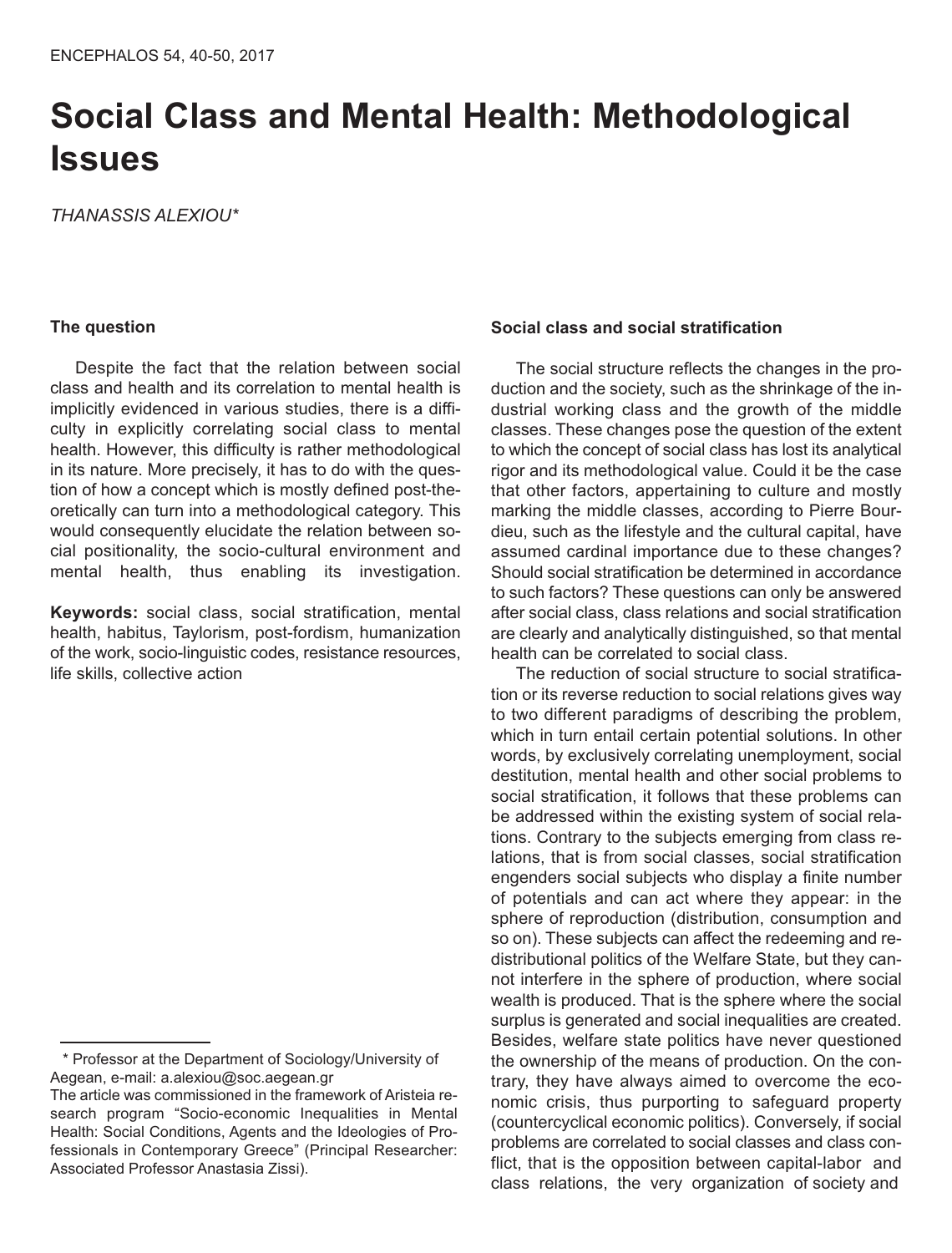labor should change. Moreover, and up to the extent to which labor constitutes the human activity par excellence, its conversion into a commodity by means of wage, labor destitution (unemployment), as well as the individuals' alienation from their labor's creation also constitute a form of anthropological destitution. According to Sigmund Freud, this is experienced in a traumatic way, as a "discontent with civilization" (Freud 1974). On one hand, in conditions where part of the cost of labor force reproduction is socialized, that is to say that basic social goods are made public (Welfare State), it rightly seems that the recovery of the individual's functionality is prioritized and hence coercion is internalized, desires are repressed and so on. However, the psychic price that needs to be paid both on an individual and on a social level is incommensurate and involves alienation, conformism and so on. Moreover, in the framework of the exploitative nature of social relations, the labor of the working class produces the two values needed for these relations to be reproduced, that is the "needed labor" and the "surplus labor" as Karl Marx has put it. Thus, the conceptualization of social structures in terms of social class directly points to when and why social inequalities emerge. According to Marx (Marx 1978), labor produces a value that is reflected on the wage and is consumed on the replenishment of labor force (housing, alimentation and sustenance of the working class). This is how the means of production of social wealth, such as factories and services can work. At the same time, though, labor also produces surplus value (surplus labor), which is the unpaid labor appropriated by the owner of the means of production, so that capital accumulation can carry on smoothly. It follows that social relations are built upon the exploitation of the working class. The pervasive social injustice that follows from exploitative relations governs the whole socio-institutional complex, hence fueling feelings of weakness, disappointment and futility. What complicates things even more is the fact that despite satisfying social needs, the means of production are not public, but individual property. The inability of societies to fairly deal with this issue which is directly related to human dignity and the access to material and symbolical resources and means (social infrastructure, health and counseling services) pushes social action to the limits of social pessimism. People believe that the whole situation has acquired such autonomy that is now simply beyond the reach of their action. Consequently, any attempt of change is deemed impossible and futile, which renders individuals inactive and disinterested. And yet, it is the unruly character of production, that is the production of goods without any consideration of the needs of the society that heavily accounts for the economic crises (overproduction/underconsumption of goods) and hence for unemployment and the social marginalization of large parts of the population. As it is already known and analyzed in socioepidemic studies, the sense of injustice, along with unemployment and social destitution constitute disorganizing forces on an individual and a social level (see also Townsend & Davidson 1998).

Consequently, as a relation of exploitation, social class is embedded in the very structure of the society. Moreover, upon its emergence on the level of social stratification, it assumes the form of unequal access to resources and means, such as income, education, profession, social status and so on. In effect, unequal access to resources and means also determines the unequal exposure to dangers for mental health and its recovery (see also Kahn 1981). It is no coincidence that symptoms of depression are induced by financial difficulties and most importantly the loss of employment, which is mostly experienced by individuals from working classes. What is more, since these affect their emotional functionality and physical condition, they render the assumption of action even more difficult (see also Price, Cosmides & Tooby 2002). It must be argued that social stratification should be primarily included in class relations and the social division of labor (social relations of production) and secondarily to the technical division of labor (professions, employment status, cultural capital and so on). It is only in this way that quantitative evaluation of social relations can methodologically lead to the exploration of their qualitative dimension (class relations). Certain nominalist approaches identify social strata (professional groups, "closed groups", "cultural environments" and so on) with social classes, aiming to render class absolutely accessible to empirical analysis-categorization. On the contrary, the suggested methodology defines social class qualitatively, that is in relation to other classes within the production system. As a result, social class turns into a sociological signified and does not constitute an empirical-statistical signifier anymore. Consequently, the professional positions of individuals, income categories, levels of education, housing status, health status and so on follow from the general position of a social class within a certain society, in relation to the system of production, as well as to other social classes. Thus, social inequalities are not due to the fact that certain people have been excluded from resources, or that some other people have appropriated resources because of incommensurate relations of power. Nor are they nobody's fault, as is the case with the paradigm of social exclusion. In fact, they are rather caused by the fact that social classes exploit each other, and as a result each class's surplus of material and symbolic resources is missing, as it has been usurped by another class (see also Wright 1985: 239). In the same vein, one could also explain social polarization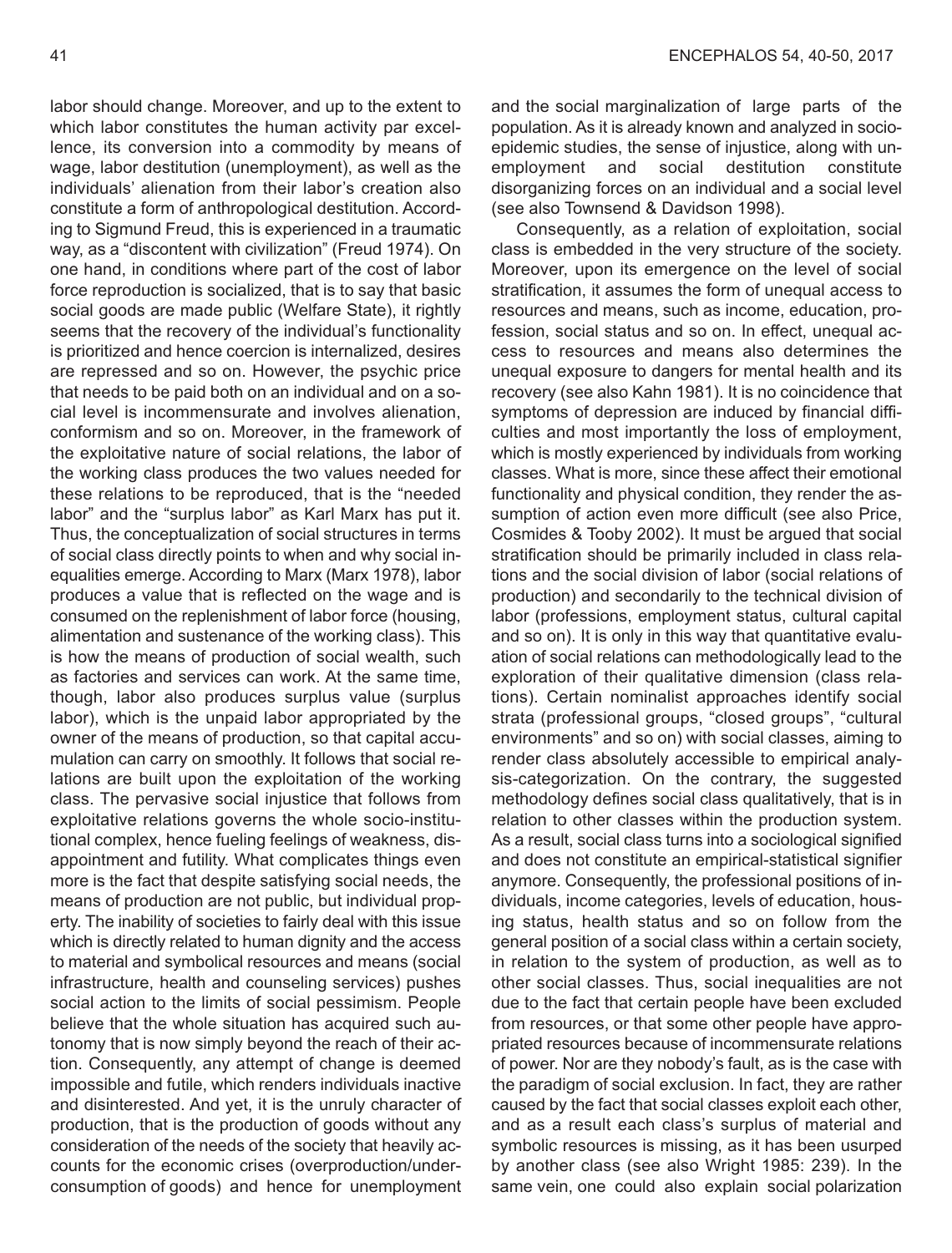and the expansion of social inequalities during the past years, as well as the violent transference of wealth from working-class and lay strata to the class that governs the system of production, that is the bourgeoisie, or parts of it (see Credit Suisse 2014). This, in effect, aggravates the living and acting conditions of the strata that are being exploited. Actually, it is more than often the case that the resulting impotence and incapacity are deemed individual characteristics, mostly by methodological individualism that reduces social facts to nonsocial (individual) ones and governs the current perceptions around mental health. Consequently, the present study could not but take this fact into consideration, which will hence facilitate the historicization of existing social relations and a reflection upon established analytical categories. In terms of methodology, it is essential that the study of social inequalities should be linked to the analytical category of social class. As social class refers to qualitative relations (class relations) this is to facilitate a profound approach to the objectives of the study. It is also to set the tone for the exploration of the given question, without resorting to the empiricism of that method which follows from embracing and fetishizing given facts, that is positivism. This is the only way in which one can read behind the lines and de-objectivize social relations. As it is already known in Max Weber's Neo-Kantian approach, only what can be empirically determined can constitute a scientific object. In other words, only quantitative factors of social stratification (income, social capital, status and so on) can serve as objects of scientific analysis.

The reduction of social inequalities to class relations is necessary, as the concept of social class is often mistaken for quantitative differences (income and employment status, practices of distinction, status and so on) among various social groups. This misunderstanding causes serious methodological problems to analysis. Such a problem is posed because in the studies based on the quantification of this data—that is in the studies of social stratification—the moment of social surplus distribution overlaps with the moment of its extrication (see also Abercrombie & Urry 1983: 109). Consequently, as a social relation, social class constitutes the key difference from analyses of social stratification. Embracing the reality of forms, the latter describe different living conditions and the distribution of material and symbolic resources in terms of a number of social variables, such as income, profession, employment status, social capital and social status. However, these social variables do not lead to any conclusion, as they do not refer to the class positions of individuals. Here, social class refers to social stratification. In the present paper, it is conversely suggested that social stratification refers to class relations. These analyses which are mainly established

on empiric-statistical techniques do describe but fail in convincingly explicating the reasons why social inequalities exist and the way in which they are linked to social classes (see also Gubbay 1997). A characteristic trait of Weberian methodology concerning social stratification is the fact that epidemiological studies published between 1982 and 1985 in the American Journal of Epidemiology employ the level of education (45%), professional position (26%) and income status (15%) of individuals as important indicators of social stratification. The remaining 18% rather concerns a combination of these indicators (Steinkamp & Borgers 1994). Still, juxtaposing these indicators without any reference to the class positions of individuals does not account for their unequal distribution. Nevertheless, individuals are positioned in the sphere of the distribution of goods, as well as the professional structures according to their relation to and their position within the social division of labor. The way in which collective subjects (social classes) are structured and social wealth is produced and extricated is hardly conceptualized. Besides, by means of differentiating the way in which social wealth is organized from the way in which it is distributed, Weber has dissociated the sphere of circulation, consumption, distribution and goods from the sphere of their production (the production and extrication of social surplus product).

These positions have served as the epistemological matrix of methodologies and methods which have favored casuistry and empiricism in social analysis, positing given facts as points of departure. Social action has been thus abandoned to the vortex of individual targetsetting (methodological individualism) or inter-subjective relations (methodological subjectivism). In the same vein, unequal social relations are reduced to the individual abilities of an (inter)classless subject, without addressing the genealogy of these relations or historicizing these abilities. It is thus assumed that the bourgeoisie, or the middle classes face social problems of mental health, among else, in the same terms as workers and farmers do and have the same potentials of handling these problems. In other words, class position is presented as playing no integral role. It would be anything but paradoxical to suggest that in this case, society appears as a shapeless thing lacking structure and structural limitations, as an aggregate of individuals. Moreover, individuals appear competing against each other in order to maximize individual benefits (the market). As it is already known, Weber perceives the market as a field of structuring social classes on the basis of living opportunities.

The widespread acceptance gained by the Weberian position has been viewed as an epistemological breakthrough, mainly because the construction of social subjects has shifted from the sphere of production to the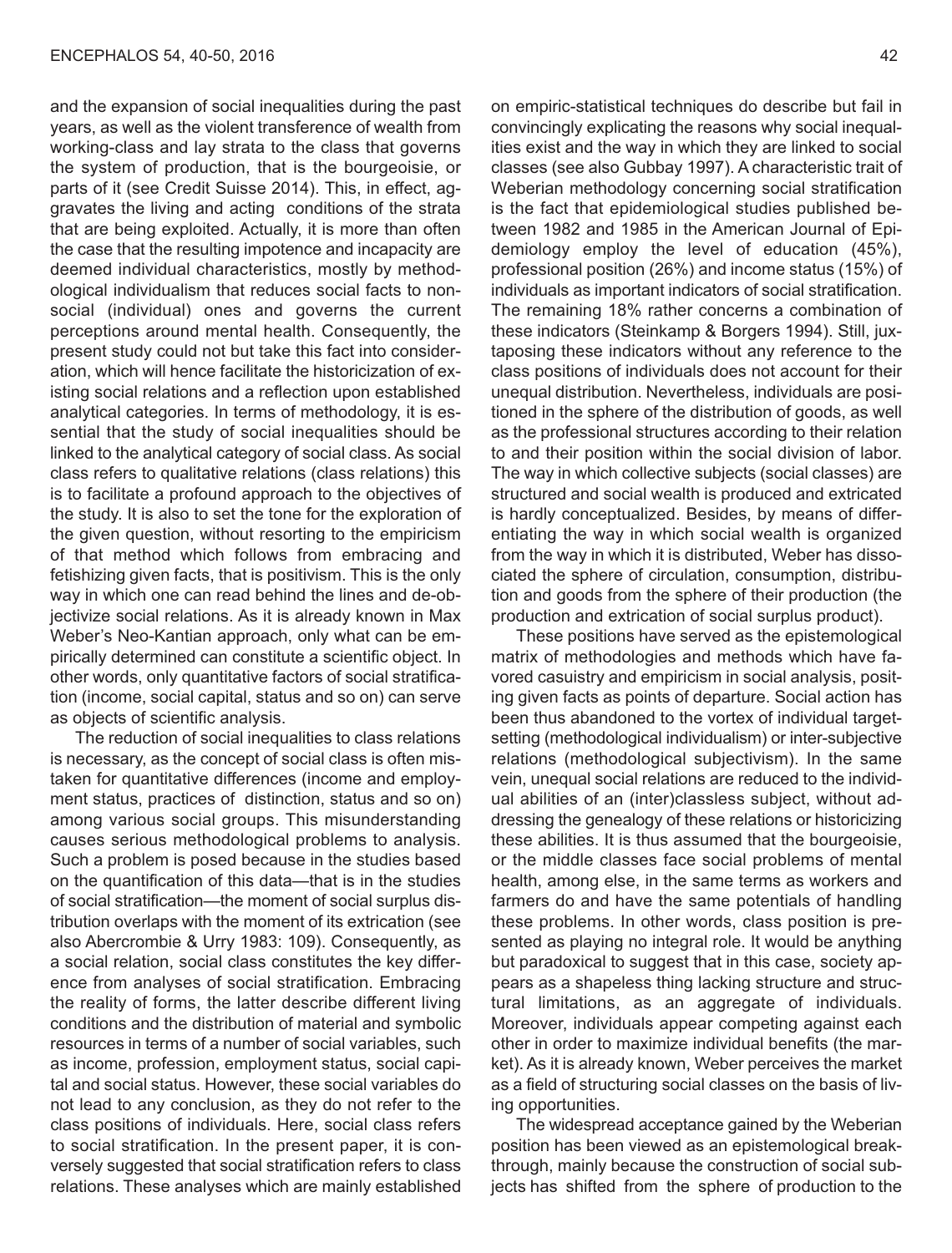sphere of exchange and distribution of goods and the sphere of consumption. It is in these spheres that special lifestyles and their counterpart consumption practices emerge (Status Groups). As a result, the shift from the sphere of production to the sphere of the market, along with the reluctance to determine social classes in effect relativizes the analytical significance of social class (Gurvitch 1986: 209). The reason for this is that the communities of living opportunities in the market (in the from of social classes) can be infinite. And this is all the more so when the gradation appearing in class conditions depends upon equivalent criteria, such as property, profession, education and income. Hence, the professional position, the educational capital, the income status, among other things, do not follow from the position within and the relation to the system of production (class position) as is the case in Marx; they rather follow from the position within the market. In the same vein, Neo-Weberian approaches (Goldthorpe 1987: 40- 43; Crompton 1993: 58) emphasize on the technical division of labor (professional groups, control over labor procedures, social status and so on) hence giving prominence to the technical division of labor as a preferential site of social analysis. Up to a certain extent, this can be explained by the restructuring of production and the increase in the differentiation both within the working class (the "new working class") and within the bourgeoisie (the differentiation between property and control over the means of production, between capitalists and managers), as Ralf Dahrendorf puts it (Dahrendorf 1959). However, designating the new labor groups as social classes without pointing to the qualitative traits that define them (their position within and their relation to the social division of labor) undermines the relation between the class constituted in the sphere of production and the class that emerges as a historical subject through collective action and takes up action (be it unionist or political). This ascertainment is highly relevant in the construction of social identity of the working class, as its unionist and political agents assume the position of collective capital in the form of a strategical resource of resistance. Besides, as David Blane's research (Blane 1990: 51) has shown, collective action limits the degree to which health is exposed to dangers posed by de-skilling and the loss of control over labor, as well as alienation and estrangement experienced by workers, which in turn causes behavior and personality disorders (Vinnei 1997; Möhler-Leimküler 2005: 242- 244).

The statistical authorities of various countries have often presented professional groups and income categories, that is indicators of stratification as quasi-social classes [nominalism (Reid 1977)], without effectively differentiating between the way in whichincome is acquired and the relation of the profession to the social division of labor. In this way, the analysis of economic relations is dissociated from the analysis of class relations. As a result, class appears as an economic category (economic class), instead of a social relation (social class). This, in turn, prevents the designation of social class and class identity in historical terms. On the other hand, however, since the relational character attributed to social class does not refer to a signified which is objectively defined outside the signifiers (relational moments), it can lead us to relativism and to a decentralized subject that is lost in a game of differences and meanings, being hence unable to determine their identity, as is the case with Ernesto Laclau [see deconstructionism (Laclau & Mouffe 1985)].

It nevertheless seems that the reconstruction of production in terms of shifts in the class structure of societies (the shrinkage of the industrial working class, the expansion of the "new working class" and the middle class strata) has given prominence to new forms of subjectification. According to Neo-Weberian approaches (as it the case with Bourdieu), these forms of subjectification focus on lifestyles and forms of consumption, as well as on the cultural capital that give form to a stratification of status and social recognition. Since these factors have to do with middle bourgeois strata, their inclusion in relevant studies on mental health is of great importance. And its importance does not lie in determining the needs of middle strata regarding mental health. It rather lies in avoiding the distortion that would define mental health in terms of their own needs, construing them as representative of the whole society, as is the case with depression. However, the changes observed in the social structure has relativized, not to say veiled social inequalities that followed from the (vertical) class structure of society, creating the false impression that an independent base of social structure is being shaped, in accordance to the different lifestyles, the levels of consumption and the cultural practices. In fact, according to Weber, the emphasis on lifestyle and cultural practices constitutes the second type of social class shaping, also known as "communalization" (Weber 1994:142). On the contrary, certain traits such as the professional position, its status and negotiation abilities constitute the "objective criteria" of social inclusion (see also Goldthorpe 1987). In Weberian methodologies, the distinct lifestyles and forms of consumption of individuals, such as alimentary practices, clothing, aesthetic judgment and housing constitute the "subjective" criteria of class inclusion. It is through these traits that individuals are included in "Status Groups" and are distinguished from other groups. According to the Weberian rationale, these are the only groups that are capable of turning into groups of action, as they fulfill two important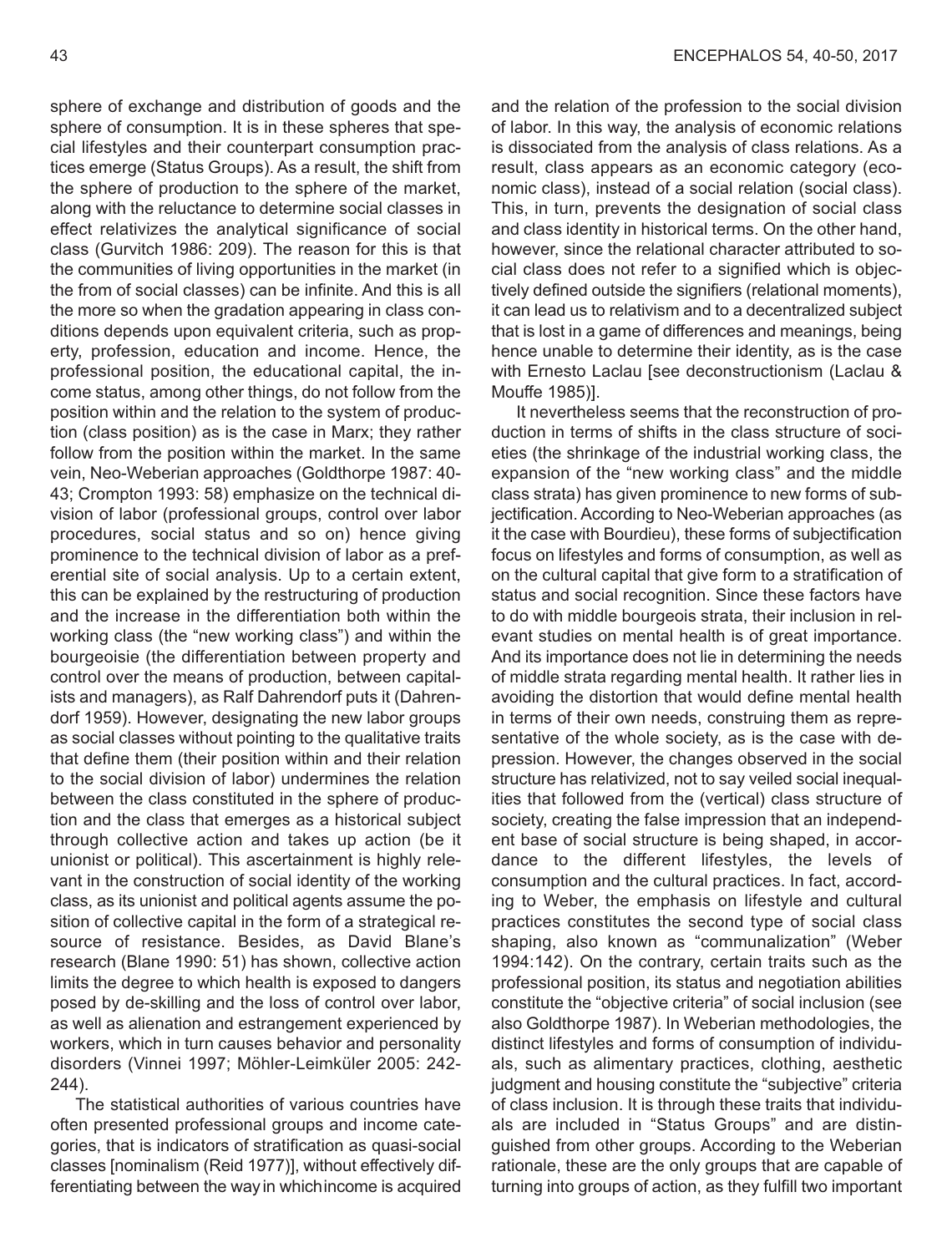prerequisites for the structuring of social classes, that is the demarcation through practices of distinction and self-definition. On the other hand, the processes of distinction included in this form of social class constitution mainly concern middle strata. According to Bourdieu, as privileged owners of symbolic capital, the latter seek to demarcate their limits against the owners of economic capital (the bourgeoisie) as well as the working class. However, in this case, social analysis views distinction (demarcation) practices as equivalent to social (class) positions. This conceptualization, as well as habitus, limits the definition of structure and the autonomy of the cultural factor (see also Bourdieu 1994: 57; Weininger 2005: 93). Still, the question remains: up to which extent can lifestyle and cultural behaviors be conceptualized and define new social subjects without taking into consideration the "objective" Weberian factors which refer to the technical (professional) division of labor (such as profession, professional position and status) and point to the hierarchical character of social stratification? Besides, how can a relative link between structure and action be secured, so that a frame of reference for subjects can be stabilized? The answer to this question is highly important, as mental health is often defined with regard to "subjective" factors, which nevertheless veil the "objective" factors of Weberian methodology.

Having methodologically analyzed the relation between social class and social stratification, we can proceed to correlate social class with health, hence exploring the ways in which social class forms unequal social positions that determine the potential of action of individuals and groups (such as socialization practices and cultural capital), as well as the access to means and resources (be them symbolic, material, linguistic or organizational) regarding mental health.

### **Social class and mental health**

What is designated by the relation between social class and mental health is in effect the material conditions positively or negatively affecting health condition and determining certain factors, such as lifestyle, consumption and behavior. Moreover, it points to the fact that depending on their class position (ownership relation and control over production resources), individuals are unequally exposed to the dangers posed to mental health (see Borrell, Muntaner, Benach & Artazcoz 2004). In this sense, there is no personal experience or individual biography that is not mediated by the social experience of social class. Taking, for instance, the model of empowerment in mental health, as elaborated by Geoffrey Nelson and his collaborators (Nelson, Lord & Ochocka 2001),one can easily perceive that all the three

levels of intervention (individual, community, infrastructure) presuppose access to the needed resources (employment, housing, education and so on). However, having this access depends upon certain structural factors (social class, employment, state policies and so on), so that social integration can become possible, which in turn presupposes an assertive individual displaying selfesteem, independence and the potential of control over their daily life. This model would lose its functionality were we to depart from the individual, as resources, means and skills constitute prerequisites for personal empowerment, the contribution to the community and a complete social integration (form of employment, social status, roles and so on). As it is, nevertheless, the case, the resources and the means of individuals and communities—the latter often being seen as ethical entities, as in Neo-Durkheimian conceptualizations (see also Navvaro 2002)—become an object of contest and appropriation by groups and classes that exceed the potentials of individuals and communities.

Exploring the relation between social class and mental health within the framework suggested above would be of great fecundity for social analysis. More specifically, it would be essential to study mental health through stratification indicators such as income, profession, cultural capital, level of education and status, as well as through the cultural mediations that "unconsciously" associate social class with individual behaviors and cultural practices, such as lifestyles, ways of constructing identity and behaviors that put health at risk. According to the named rationale, both social class (as a social relation) and the socio-cultural milieu, along with the corresponding habitats critically determine individual mental health. Moreover, under certain conditions, they can activate social, psychological or physical dispositions, hence contributing to the manifestation of mental disorders (see also Kahn 1981). If working and living conditions (the form and content of labor, housing conditions, discrimination and so on) shape a stressful working and social milieu, health recovery (communication and interaction with mental health professionals, psychological support and health-care, recovery and integration and so on) almost completely depends upon the individual's class position, as it is illustrated by stratification indicators [income, profession, level of education, social capital and so on (see Lewis, Bebbington & Brugha 2003)]. According to the neo-materialist approach, working and living conditions largely account for the frequency of behavior and psychological disorders. On the other hand, and up to the extent to which structures (the position within the division of labor, the content of labor and so on) are mediated by socialization [linguistic practices, cultural habits and so on (Bernstein 1975; Bourdieu 1988; Williams 1995)], individuals are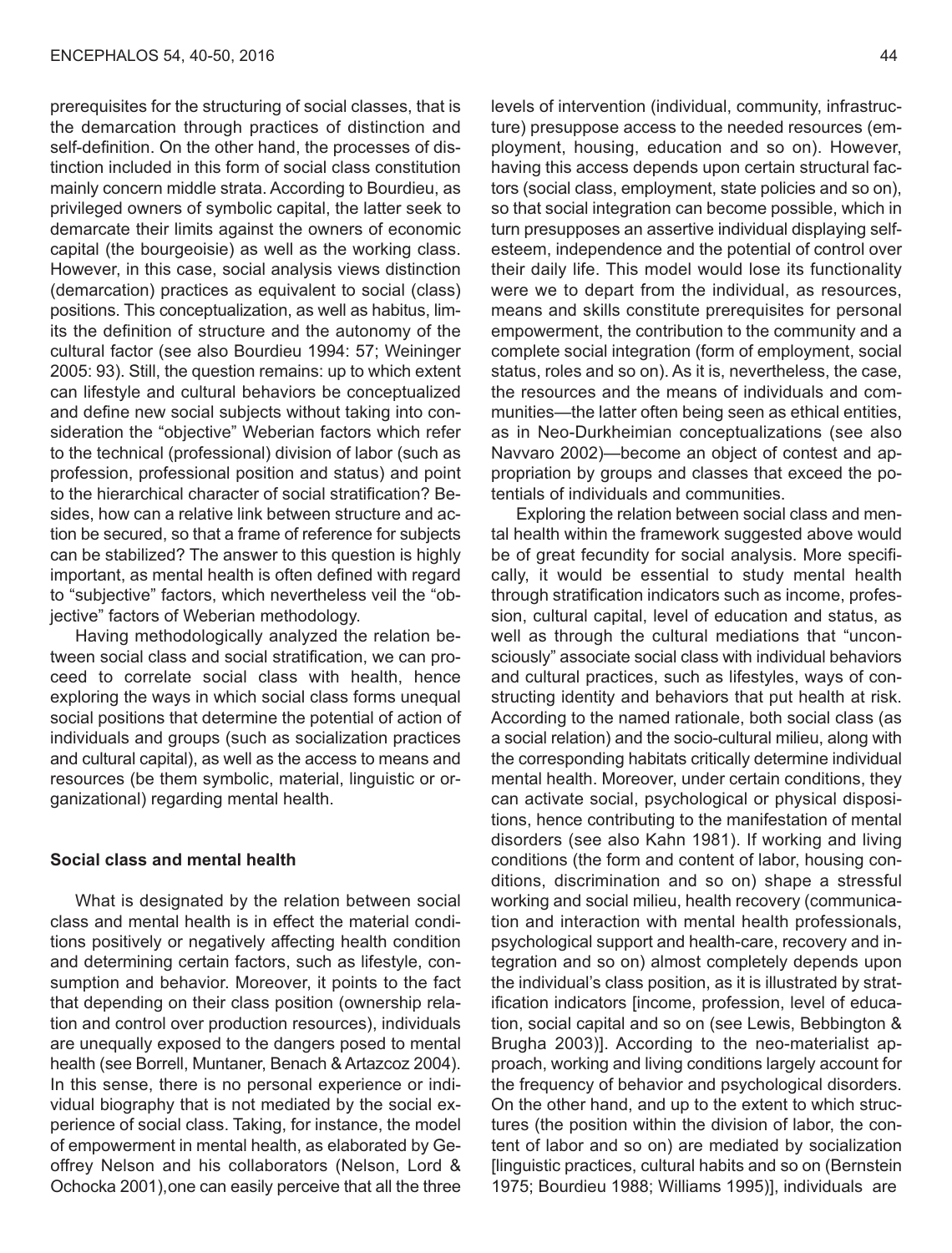equipped with different social skills due to their access to limited resources and potentials. As these skills take up the position of coping resources (self-confidence, autonomy, flexibility, management skills and so on), they affect mental health conditions directly (see also Möhler-Leimküler 2005: 249). However, analysis cannot stop here, as there is a risk of viewing mental health as an ability to manage the self and suggesting that the relevant exclusion could be dealt with by means of empowering and enhancing community and social networks. There is the risk of dissociating mental health conditions from structural factors. As it is already known, according to Neo-Durkheimian approaches that define community as an ethical entity, exclusion is due to the lack of psycho-social resources and the weakening of social cohesion (see Wilkinson 205) rather than due to material living conditions. A similar rationale informs Duty of Care system (see Howarth 2006). On one hand, it reminds to employers the limits of the exploitation of employees and endurance regarding physical health and security, as well as their mental health. At the same time, though, it also renders employees responsible of the safety and "psychology" of marketable commodities, that is labor force (Employee Duty of Care). Yet what harms the employees' bodies and damages their mental health is the employers' practices, rather than the behavior or "carelessness" of employees themselves (Giddens 2002: 289). Of course, the employers' concern about the employees' good mental state presents another dimension that has to do with the creation of a culture of identification with business (Corporate Identity). This is a factor that critically affects the variation of labor productivity, especially in complex working milieus, where formal and informal working skills are activated (see post-fordism). However, the employees' physical and mental health, let alone their well-being, also depends upon the forms of reproduction of the labor power outside the workplace (living conditions). Labor power, that is the ability to work, which is waged and offered at the workplace (at the factory, at the business and so on) also depends upon the living conditions, the housing conditions, and the social capital (personal relationships, family status, life quality and so on) of the employees. These conditions do not have to do with specific individuals or groups, but manifest a tendency to become a typical condition for large parts of the population that sell their labor power. Therefore, an approach for the management of organizational risks and the psycho-social dangers in the labor milieu (Employee Duty of Care) follows from a psychologistical approach to human relations. This "industrial sociology" was inaugurated by research conducted in the factory "Western Electric Hawthorne" under the supervision of Elton Mayo during the 1930s (*The Management and the Worker*). Individual competency was then associated with non-organizational factors, such as relations of hierarchy, collective life and satisfaction. However, the socio-biopsychological isolation of working data from the personnel—which can only be defined as a uniform social unit—and their instrumentalization increases the exhaustion of psychological and intellectual resources and intensifies the individuals' internal tension and discontent. Hence, the recovery of the individuals' functionality leads to direct consequences to their human and mental being. And this is so because labor ergonomics, which is under the employer's control, addresses the moves and actions that contribute to the increase of productivity, ignoring whether they damage or oppress other sides of human personality. Besides, it was the "scientific" organization of labor and the Taylorist division of labor (management VS executive) that led to the mass discontent and aggravation of workers during the 1960s and the 1970s (sabotages, white strike, labor according to rules, mass strikes and so on) and to the "new forms of labor organization". The attenuation of this division was attempted by both the movement for the "humanization of work", and post-fordism, which aimed at attenuating the division between management and execution, intellectual and manual labor, in overcoming the Taylorist-Fordist way of labor organization. Most importantly, though, the introduction of these labor innovations aimed at the resubjectification of labor, so that employees could perceive again themselves as subjects of labor, rather than objects (see also Alexiou 2006). In this way, the alienating and obsessive aspects of labor processes critically affecting mental health could be relativized.

It hence becomes clear that a sociology of mental health cannot limit itself in methodologies that view social relations as personal relations. That is methodologies that cannot methodologically distinguish (inter)personal relations and conflicts (within and outside groups) on one hand and social conflicts on the other, which are nevertheless incited by the social organization of labor and life. In terms of methodology, the focus on factors that appertain to the individual, or a group, or even a community, will seek solutions within these habitats, thus turning the individual or the subject and their conceptualizations (methodological individualism, phenomenology) into the "ultimate unit of analysis" (Weber 2005: 368). More specifically, these methodologies lack the methodological categories which would enable an analysis of structures and subjects that are beyond the individual and the subjective experience, as, for example, the social classes. They also fail to dialectically associate the subject (agent) with the structure (waged labor, state, and so on), as it is partly achieved by the concepts of practice and habitus (Bourdieu), which mediate structures and subjects. Therefore, a sociology of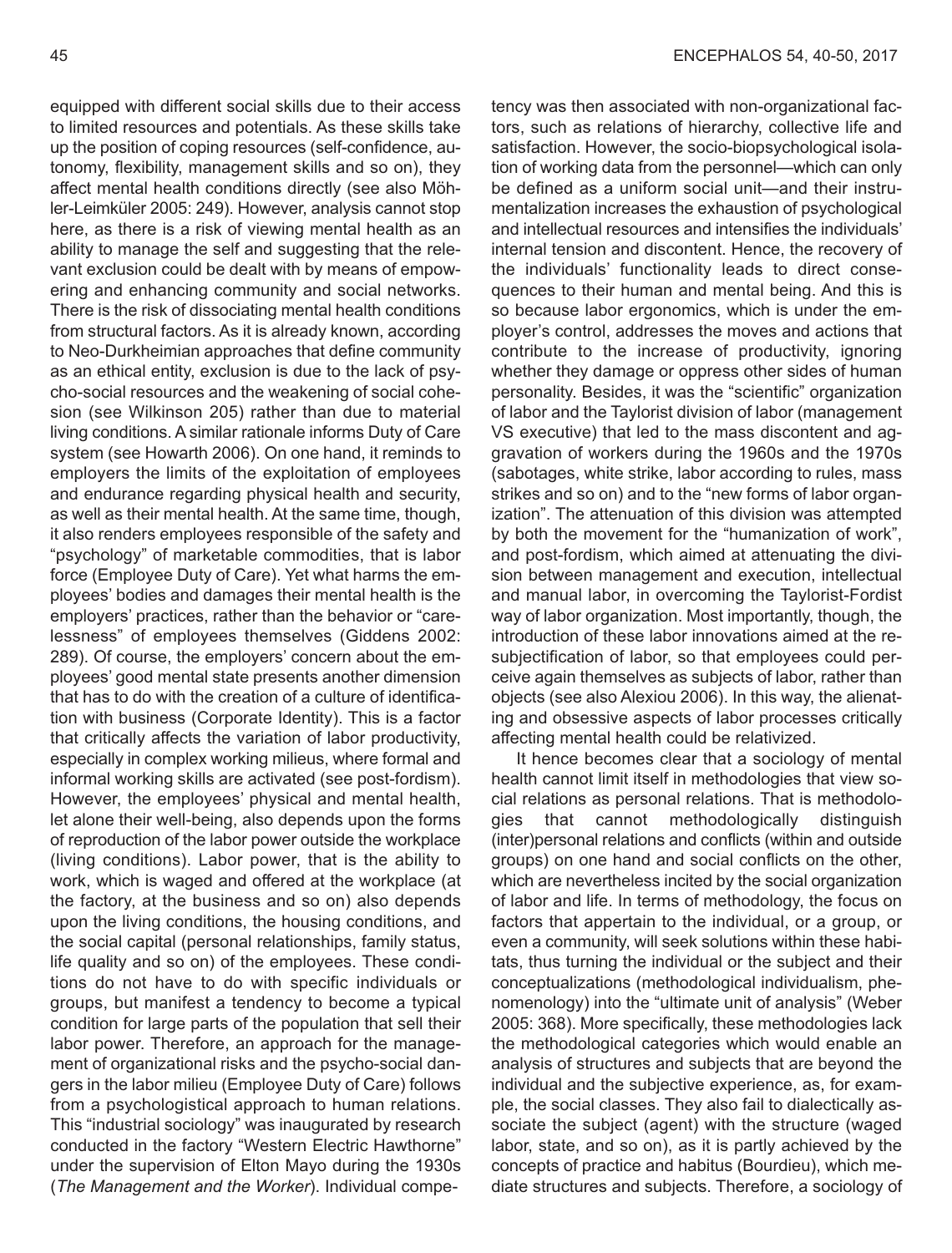mental health has to address the class and cultural factors that limit or broaden the possibilities for social action and determine the trajectories of socialization, individual behaviors and lifestyles. In other words, as Vincente Navarro (Navarro 2002) suggests, it should serve as a political economy of health and mental health.

However, in order to avoid a mechanistic reduction of mental health to social class, we should give prominence to the socializing practices that affect health. These associate social classes with the practices followed by individuals. Moreover, they shape patterns of thought and behaviors which then become typical in specific cultural environments and among whole strata of the population. Since they actually constitute a form of mediation between the sphere of production and reproduction, these practices culturally crystallize into lifestyles and patterns of perception, hence holding up class habits. By means of socialization and habits, the body acquires techniques and attitudes that are unconsciously internalized by individuals (Bourdieu 2006: 95- 96). Thanks to the social nature of habits, individuals adopt specific ways of managing their body and psyche, which are culturally defined. In other words, people learn how to use their body and psyche in different ways, depending on their social context. These techniques are first and foremost products of socialization, education and performance. For instance, women learn how to manage their body in a different way from men. People belonging to strata for which the body constitutes a means of subsistence (executive/manual labor), such as workers manage their bodies in a different way from people belonging to strata for which it constitutes an end in itself (creative/intellectual labor), such as middle and bourgeois strata (Alexiou 2008). Within this social-cultural framework, the notion of mental health assumes a different content. It might be that the notion of embodied subjectivity (Cromby & Harper 2009) could efficiently describe the intersection of socio-cultural and subjectivebiological factors embedded into the subject of paranoia. Class habits, in turn, shape different patterns of perception and self-definition and hence different ways of behaving and acting. As a result, bourgeois and middle-class strata experience health as a state of balance and lived well-being. On the contrary, workingclass and lay strata experience health as the absence of illness and a functional ability (Herzlich 1995). These realities, along with perceptions and "collective representations" in effect shape different social psychosomatic types that bear the "history that became body" (Bourdieu 1994: 29). Depending on the social (class) matrix and the habits, these types are more or less vulnerable to the disorganizing effects of the external environment.

#### **The class and cultural aspect of mental health**

Indeed, the way in which identity is constructed and projected according to class positions and is externalized on socializing and linguistic practices also demonstrates the way in which structural compulsions are assembled along with individual biographies so as to contribute to the reproduction of social relations. Antonovsky suggests that health condition constitutes a dynamic relation of balance and imbalance where natural, cognitive, emotional and cultural resistance resources that are activated and co-ordinated by the individual themselves constitute a crucial factor (Antonovsky 1997). Accepting this view could enable us perceive the significance of individual action which emerges from the existence of an "elaborated code" (Basil Bernstein), or the problems that could be posed by its absence. According to Paul Becker's integrative personality theory, the main factors determining an individual's personality and can grand them a high level of mental well-being, that is "mental health" and "control over behavior" are comprised of responsibilities and features such as autonomy, self-esteem, self-confidence, sociability, optimism, the potential of handling a problem, calculability, the sense of duty and so on (Becker 1995). In order for the subjective experience to be articulated and organized, it is required that these factors are accompanied by linguistic capital, as it is conceptualized by Bernstein and social capital, as it is theorized by Bourdieu (see also Zissi 2013). Empowerment is also defined in relation to the social and cultural resources, along with the factors that govern it, such as self-esteem, self-efficiency and the control over the individual's life and destiny (Rogers, Chamberlin, Langer Ellison & Crean 1997). These traits, however, once again point to the individual's class position.

If empirical findings regarding health implicitly refer to social class, as it was methodologically defined above, it follows that the access to resources and means is almost exclusively determined by indicators of stratification (professional-employment status, income, level of education, cultural capital practices and so on). Of course, this implicit relation becomes explicit, since these indicators constitute signifiers that point to a signified, that is to unequal class relations. Yet it still remains a fact that the social status granted to a profession and the recognition of an individual's labor in terms of its singularity and its irreplaceable character stems from its position within the social distribution of labor. However, the status of a social position, as well as the recognition of a profession and its labor are indeed linked with independent skills (in audit-design), as well as with executive skills that upgrade or degrade their carrier, depending on the content of their labor. If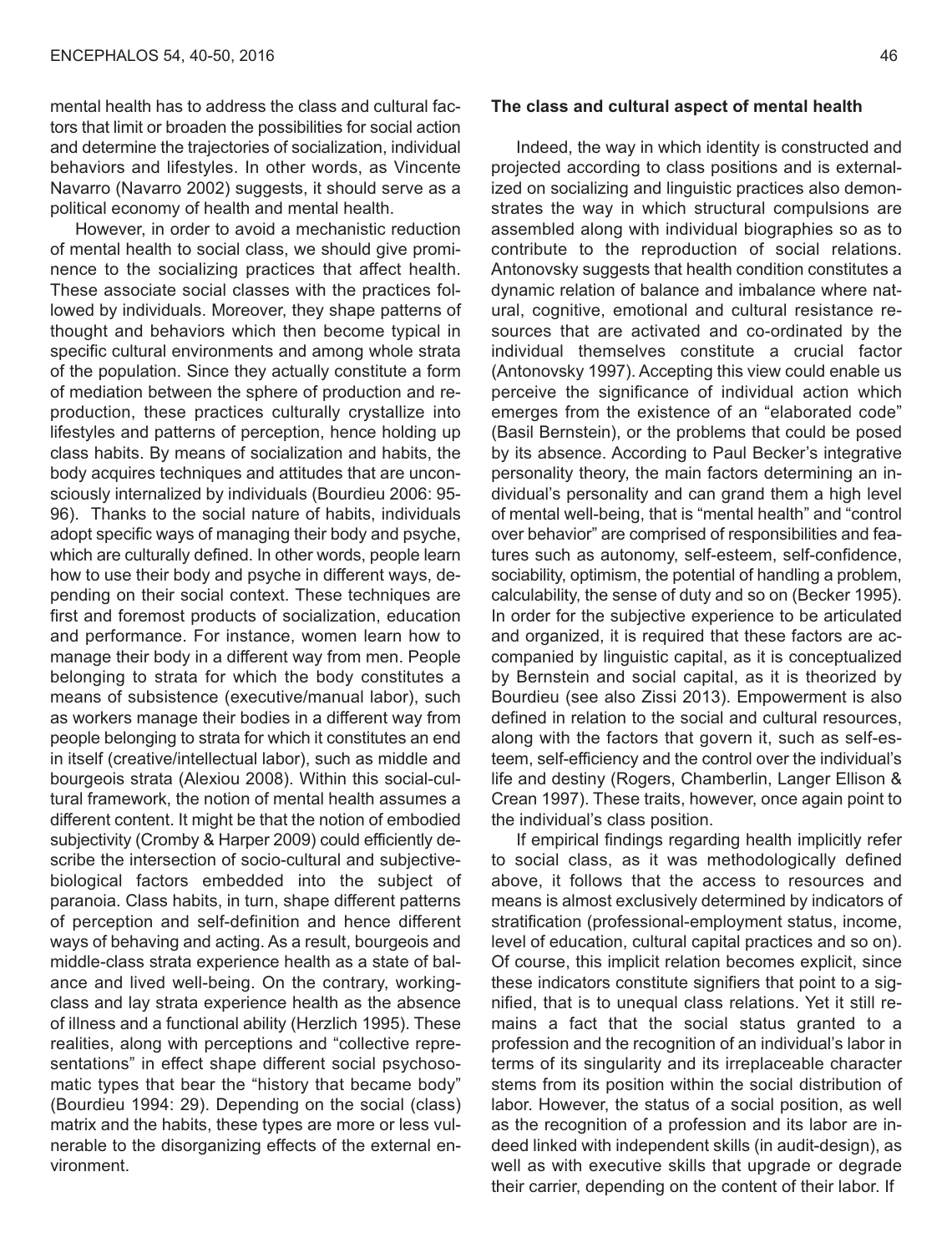waged labor is de-skilled, as Harry Braverman has shown, and labor is evacuated of crucial social skills (autonomy, design, co-operativeness, creativity and so on), unemployment and social destitution corrode the basis of structuring individual and social identity. As a result, individuals are estranged from labor collectivity and de-classed, whatever that might imply regarding their social life, such as feelings of depreciation and uselessness, ruptures in personal relations and loss of the sense of time. In effect, this is a process of de-skilling.

The assemblage of the technical division of labor and professional structure along with the social division of labor and class relations differentiates and gradates professional categories depending on the content of labor (autonomy, independence, cooperativeness) (see Marmot 2005). In a sense, these traits constitute significant resources that are unequally distributed, according to class positions. Of course, all kinds of labor are necessary in order for the society to sustain itself and reproduce as a whole. Consequently, the inferiority or superiority attributed to the status of a certain kind of labor or a group of professions is out of question. On the other hand, the social upgrading of certain professional groups, such as doctors, is related to the upgrading of the value assumed by the body within the system of waged labor. In this case, medicine takes up an auditing role, certifying the boundaries of the exploitation of the human body [insurance funds, sickness funds, and so on (see Milles 1998:374, 378)]. This is how the status of medical professions is achieved, while other professionals, such as lawyers and educators achieve distinction thanks to the ideological function of their labor regarding the reproduction of social relations. The special lifestyles which are shaped assume an objective and a subjective function as practices of self-realization and distinction, granting additional status and social recognition to their agents. As a matter of fact, this affects the level of mental health by means of boosting individuals' self-esteem and self-confidence. And this is exactly when the content of labor (creative VS executive), the control over labor (independence VS submission), along with status and social recognition give way to feelings of self-realization or discontent as well as determining the terms of taking up social action. Besides, this is why Bernstein, like Alexander Luria (Luria 1995: 63), correlates linguistic codes with labor and views them as ways of linguistic organization and articulation of experience, which determine the social action of individuals. The principle through which they come to life is the social organization of the speaker's labor, rather than their social origins. Linguistic practices are formed by the content and the degree of complexity of labor, as it is determined by its position within the social division of labor. As Bernstein puts it: "The more complex the

social division of labour, the less specific and local the relation between an agent and its material base, the more indirect the relation between meanings and a specific material base, and the greater the probability of an elaborated coding orientation." (Bernstein 2003: 16). This means that the more complex the relation between an individual and labor (enhanced/upgraded labor), the more indirect the relation between meanings and their material basis. As a result, the development of an elaborated code is facilitated, which contributes to the organization of social experience. On the contrary, the simpler this relation (executive/instrumental labor), the more direct the relation between meanings and their material basis. Language is thus relativized as a means of mediating and articulating meanings, whatever that might entail regarding the management of social experience by an individual. In relation to the form and content of labor, "restricted code" orientates the speaker to a (local) material basis, which entails a less complex conceptual hierarchy corresponding to an inferior level of causality (ibid). In the "restricted code" of the working class, the expressive possibility of subjective experience is quite limited and orientates the speaker to "descriptive, rather that analytical concepts" (Bernstein 1975: 400). Conversely, the use of an "elaborated code", which is identified as the speech of middle-class bourgeois strata, includes multiple expressive and analytical possibilities, resulting to a more understandable subjective experience (ibid: 399). At this point, we should underscore the criticality of the linguistic organization of subjective experience, as confirmed by various studies around mental health. Especially when it comes to psychotherapy, linguistic capital constitutes a prerequisite for self-reflection and the verbalization of experiences and emotions, as well as for the meta-communication with the therapist.

Within such linguistic and cultural contexts, linguistic difficulties regarding the articulation of thoughts, as well as the lack of information, render psychotherapy an affair of middle-class and bourgeois strata. Another factor contributing to this is the "cultural gap" between experts of mental health and their "clients", as well as the difficulties in communication and interaction with them. This factor causes relevant differentiations in therapeutic patterns, as shown in the example of Germany. In this case, although constituting 10% of the privately insured population, bourgeois and middle-class strata represent 30% of individuals that follow some form of psychotherapy. Conversely, only 30% of individuals insured by state insurance organizations, which mainly cover the large mass of employees—that is around 59.7%—follow psychotherapy in the same country. On the contrary, individuals belonging to the lowest social strata consume disproportionately large quantities of psychoactive medi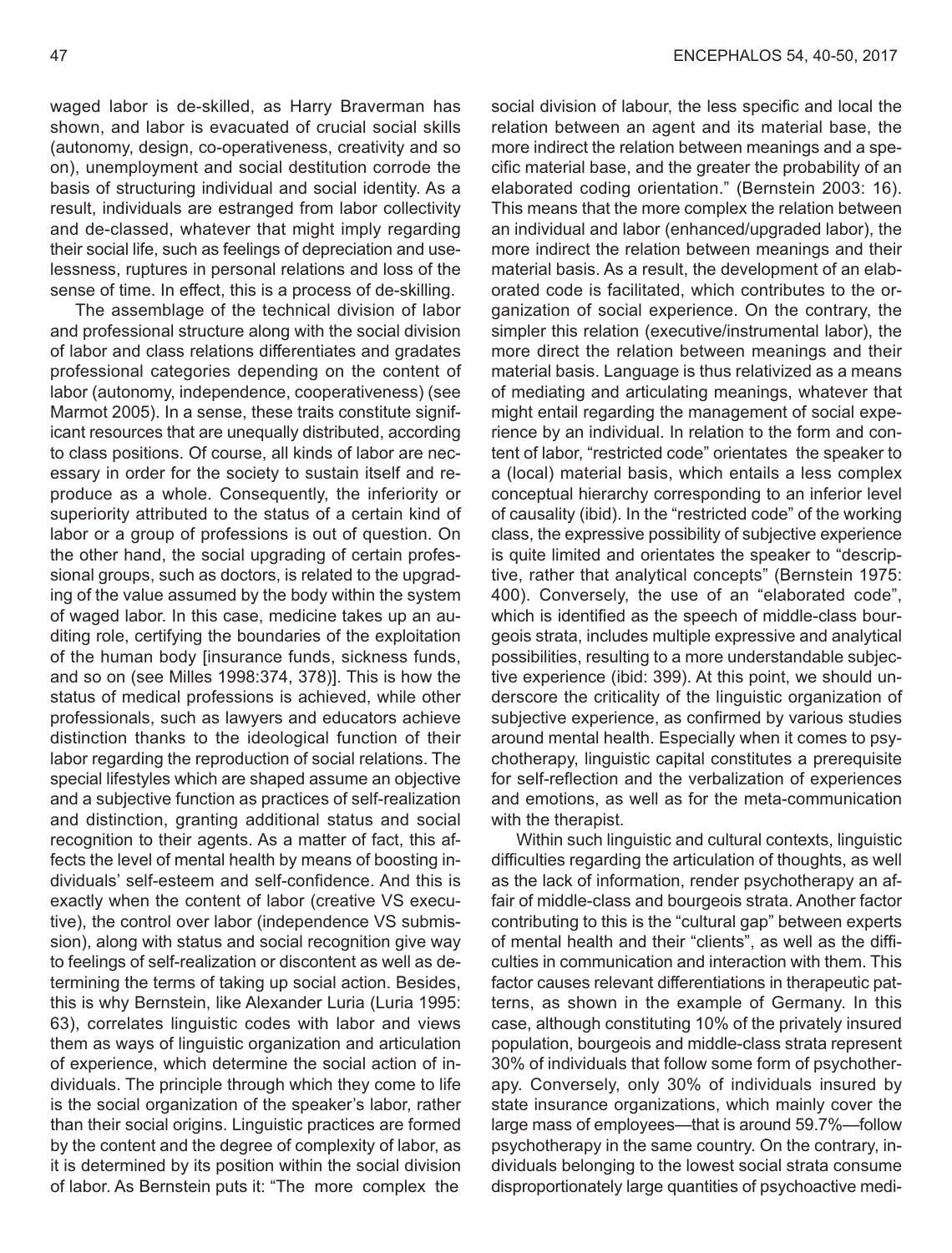cine, in relation to higher strata (Weber 1994: 214). Regarding the therapeutic strategies, which are differentiated depending on the social origins of "suffering" subjects, patients of a lay or working-class origin are more likely to be diagnosed as schizophrenics, while individuals coming from wealthier social classes are more likely to be diagnosed as neurotics, or as suffering from some emotional disorder. Despite objections regarding the methodology followed by these studies, individuals diagnosed with neurosis or some emotional disorder are less stigmatized than individuals diagnosed with schizophrenia. As Theodor Adorno has shown, the reason for this is that in such studies, the origin of the disease is dissociated from its treatment and the therapeutic practices (Adorno 1974: 50). It is, nevertheless, the case that patients coming from working-class and lay strata are more often rejected by professionals of mental health. What is more, they are less frequently referred to psychotherapy, while they usually abandon therapy at an earlier stage (Pilgrim & Rogers 2004: 82).

Up to the extent to which labor is recognized as the human condition par excellence, which produces society (social relations and wealth) as a qualitative and a quantitative component, its conversion into a commodity and a means of survival, as is the case with waged labor, alienates people from their own selves, as well as from the products of their labor. It is quite obvious that this destitution does not come without consequences for people and their mental health. In effect, this is about draining people out of their living and creative forces. As a result, they become vulnerable to stressing conditions. This loss of resistance resources (Antonovsky 1997) entails the depletion of courage, power, the ability of handling situations and taking up action or other life skills (Botvin & Dusenbury 1987). Moreover, individuals belonging to working-class and lay strata are greatly dependent on the social capital of their class, such as networks of support, sociability and communication, as well as the symbolic capital, such as collective struggles and collective memory. As a result, during a financial crisis, which brings about redundancies and unemployment, these individuals become even more vulnerable to disease and to personal and social disorganization. In fact, when labor fails to satisfy the most important expectations of people, feelings of alienation and frustration seem to bring about conditions of a breakdown to mental health as well (see also Marmot, Siegrist & Theorell 2006).

# **Conclusion**

Since the relation between social class and health emerges as one of the most critical factors, if not the most critical one, which positively or negatively affect mental health, what remains to be determined is the way in which general class relations shape different working, living and acting conditions, hence creating unequal conditions of mental health exposure and recovery. As suggested above, a study of the different positions within the social division of labor can serve as a basis for the analysis of the relations emerging from the distribution of the produced social wealth among social classes, and the unequal distribution of resources and means (social inequalities). Hence, a cross-examination of stratification factors (social capital, employment status, professional status, income and so on) and socialization (behaviors, cultural practices, lifestyles and so on) would further enable us to determine more precisely the relation between class position, social inequalities and mental health.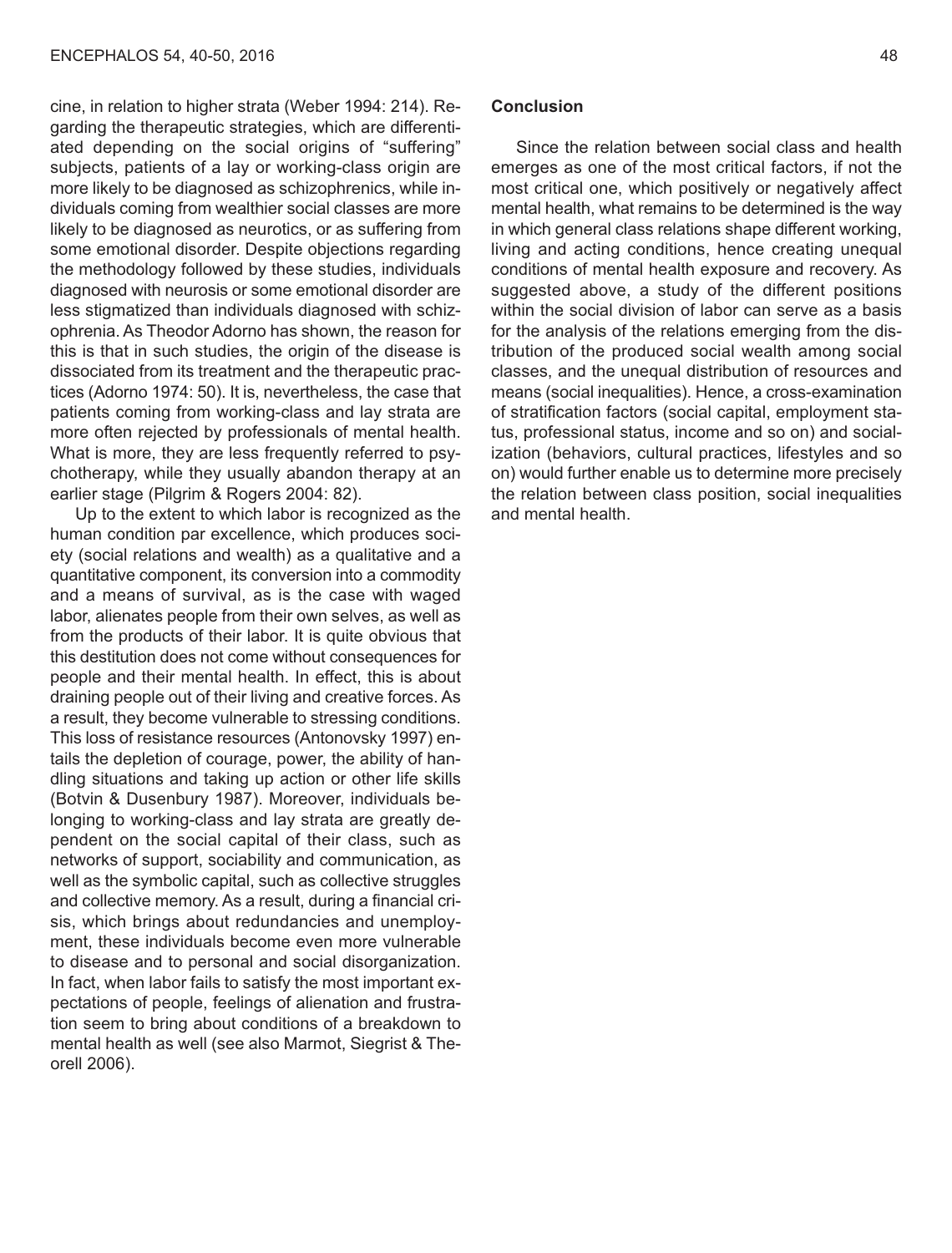## **References**

Alexiou, Th. (2008), "The political economy of the body. From the reified body to the centreless body" («Η πολιτική οικονομία του σώματος. Από πραγμοποιημένο σώμα στο άκεντρο σώμα»), in M. Pourkos (ed.), Embodied Mind and Contextualized Knowledge and Education (Ενσώματος νους και πλαισιοθετημένη γνώση και εκπαίδευση), Athens: Gutenberg.

Alexiou, Th. (2006), Labor, Education and Social Classes. The Historical-theoretical Framework (Εργασία, εκπαίδευση και κοινωνικές τάξεις. Το ιστορικό-θεωρητικό πλαίσιο), Athens: Papazissis.

Abercrombie, Ν. & Urry, J. (1983), Capital Labour and the Middle Class, London: Alllen and Unwinn.

Adorno, T. (1974), Aufsätze zur Gesellschaftstheorie und Methodologie, Suhrkamp, Frankfurt.

Antonovsky, A. (1997), Salutogenese. Zur Entmystifizierung der Gesundheit, Tübingen:Dgvt-Verlag.

Becker, P. (1995), Seelische Gesundheit und Verhaltenskontrolle. Eine integrative Persönlichkeitstheorie und ihre klinische Anwendung, Göttingen: Ηogrefe.

Bernstein, Β. (1985), "Social class and linguistic development: a theory of social learning" (Κοινωνική τάξη και γλωσσική ανάπτυξη: Μια θεωρία της κοινωνικής μάθησης), in A. Fragoudaki (ed.), Sociology of Education. Theories of social inequality at school (Κοινωνιολογία της Εκπαίδευσης. Θεωρίες της κοινωνικής ανισότητας στο σχολείο),Athens: Papazissis.

Bernstein, Β. (1991), Class, Codes and Control (Παιδαγωγικοί κώδικες και κοινωνικός έλεγχος), London & New York: Routledge.

Blane, D. (1990), "Real Wages, the Economic Cycle, and Mortality in England and Wales, 1870-1914", International Journal of Health and Illness 7, 423-45.

Bourdieu, P. (1988), Die feinen Unterschiede. Kritik de gesellschaftlichen Urteilskraft, Frankfurt: Suhrkamp.

Botvin, G. & Dusenbury, L. (1987), "Life Skills Traininig: A Psycho-educational Approach to Substance Prevention", in C.A. Maher, J.E.Zins (eds.), Psycho-Educational Inteventions in Schools, New York: Pergamon Press.

Borrell, C., Muntaner, C., Benach, J. & Artazcoz, L. (2004), "Social class and self-reported health status among men and women: what is the role of work organization, household material standards and household labour?", Social Science & Medicine 58, 1869- 1887.

Bourdieu, P. (1994), Sociology Texts (Kείμενα Kοινωνιολογίας), trnsl. N. Panayotopoulos et al., Athens: Delphini.

Bourdieu, P. (2006), The logic of practice (Η αίσθηση της πρακτικής), Athens: Alexandria.

Credit Suisse (2014):Research Institute. Global Wealth Report 2014.

Cromby, J. & Hamper, D. J. (2009), "Paranoia: A social account", Theory & Psychology, 19, 335-361.

Crompton, R. (1993), Class and Stratification: An Introduction to Current Debates, Cambridge, Polity Press.

Dahrendorf, R. (1950), Class and Class Conflict in Industrial Society, Stanford, Stanford University Press.

Freud, S. (2004), Civilization and its Discontents (Ο Πολιτισμός πηγή δυστυχίας), Athens: Epikouros.

Giddens, A. (2002), Sociology (Κοινωνιολογία), Athens:Gutenberg.

Goldthorpe, J. (1987), Social Mobility and Class Structure in Modern Britain, Oxford: Clarendon Press.

Gubbay, J. (1997), "Α Μarxist critique of Weberian class analysis", Sociology 31, 73-89.

Gurvitch, Z. (1986), Studies on Social Classes. From Marx until our Days(Μελέτες για τις κοινωνικές τάξεις. Από τον Μαρξ μέχρι σήμερα), Athens: Gutenberg.

Herzlich, C. (1995), "Social representation of health and disease and their dynamics in the social field" («Κοινωνική αναπαράσταση της υγείας και της ασθένειας και η δυναμική τους στο κοινωνικό πεδίο»), inS. Papastamos & A. Mantoglou (eds.) Contemporary concepts in social psychology. Social Representations (Σύγχρονες έννοιες στην κοινωνική ψυχολογία), Athens: Odysseas.

Howarth, D. (2006), "Many Duties of Care-Or A Duty of Care? Notes from the Underground. Notes of the Underground", Oxford Journals of Legal Studies 26, 449-472.

Kahn, R. L. (1981), Work and Health, New York: Wiley.

Laclau, E. (1997), On the Revolution of our Time, (Για την Επανάσταση της εποχής μας) Athens: Nissos.

Lewis, G., Bebbington, P. & Brugha, T. (2003), "Socio-economic status, standard of living, and neurotic disorder, International Review of Psychiatry 15, 91-96.

Luria, A. R. (1995), Cognitive Development (Γνωστική ανάπτυξη), Athens: Ellinika Grammata.

Marmot, M. (2005), The Status Syndrome: How Social Standing Affects Our Health and Longevity New York : Henry Holt and Company.

Marmot, M., Siegrist, J. & Theorell, T. (2006), "Health and the psychosocial environment at Work", in M. Marmot & R.-G. Wilkinson (eds.) Social Determinants of Health, Oxford : Oxford University Press.

Marx, K. (1978), The Capital: a Critique of Political Economy (Το κεφάλαιο: κριτική της πολιτικής οικονομίας), Athens: Sykhroni Epokhi.

Milles, D. (1998), "Die Physiologie als Grundlage ärtzlicher Gutachten bei der Etablierung der deutschen Sozialversicherung", in Ph. Sarasin & H. Tanner (eds.), Physiologie und industrielle Gesellschaft. Studien zur Verwissenschaftlichung des Körpers im 19 und 20 Jahrhundert, Frankfurt: Suhrkamp.

Möhler-Leιmküler, A. M. (2005), "Soziologische Aspekte psychiatrischer Erkrankungen", in H. J. Möhler, G. Laux & H. P. Kapfhammer (eds.), Pychiatrie & Psychotherapie, Heidelberg: Springer.

Navarro, V. (2002), "Politics, Power, and Quality of Life. A Critique of Social Capital", International Journal of Health Services 32, 423-432.

Nelson, G., Lord, J., & Ochocka, J. (2001), "Empowerment and mental health in community: Narratives of psychiatric consumers/survivors", Journal of Community and Applied Social Psychology 11, 125-142.

Price, M.E., Cosmides, L. & Tooby, J. (2002), "Punitive sentiment as an anti-free rider psychological device", Evolution and Human Behavior 23, 203-231.

Reid, Ι. (1977), Social Class Difference in Britain, Oxford: Oxford University Press.